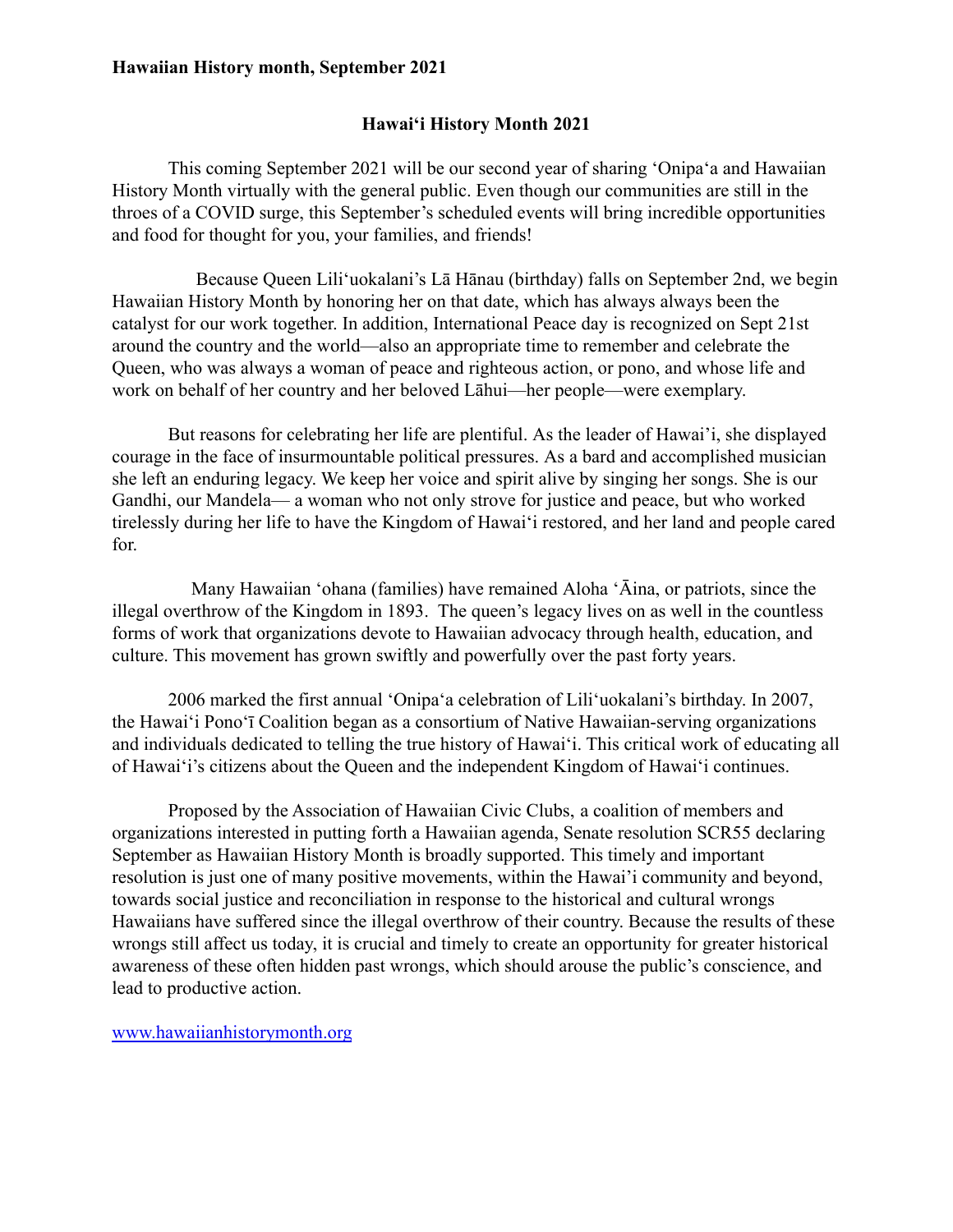### **Hawaiian History month, September 2021**

#### What to expect during the month of September 2021

Each week builds upon the foundation created by previous 'Onipa'a and Mai Poina events held in Honolulu during the first week of September. This year's celebrations will mark our fifteenth year as a dedicated hui and coalition, working together to educate the broader public about Hawaiian history. They will also mark our second year online—in virtual space.

### **RESOURCES:**

Links to numerous films, curriculum materials, guide, and additional information will be made available through the Hawai'i Pono**<sup>t</sup>** and Hawaiian History Month websites, which will also provide an archive of presentations from 2020 through September 2021 and beyond.

#### **ADDITIONAL INFORMATION:**

Since Lili´uokalani's time, and through the extraordinary efforts of so many Aloha  $\hat{A}$ ina, the K $\bar{u}$ <sup> $\bar{e}$ </sup> Petitions of 1897, which contained 38,000 signatures opposing the illegal annexation of Hawai'i, and the Mele Lāhui, the songs collected and published in 1895, continue to be consulted for inspiration up to today. Information about these and other meaningful documents and first person sources will be available on the Hawaiian History Month website. These are important resources. Many of us did not learn about these treasures as part of our education, as only today are we fully recapturing access to the complexity and strength that the multiple suppressed historical narratives and resources offer us today. Among the more recent important documents also present on the website is the Apology bill of  $1993$ —Public Law 103-150.

#### **Why Hawaiian History Month?**

The original purpose was to advocate for education of and cultural awareness about the overthrow and illegal annexation of the Hawaiian Kingdom.

The September celebrations and events honoring the Queen are also making clear to Hawaiians, and to those who visit Hawai´i from around the world that as a Lahui, or nation, we have been working steadily to improve our situation from Lili'uokalani's time until our own. And especially in the last forty years adocacy for preserving and building upon this legacy has accelerated.

Since 2006, the Queen's birthday has been celebrated by the Hawaii Pono'ī coalition, a consortium of Native Hawaiian-serving organizations dedicated to telling the true history of Hawaii. In time, the Coalition's concerns have also come to coalesce around larger but related challenges of preserving the community's health and wellness.

Hawaiians from diverse backgrounds and with a wide variety of concerns and expertise in education, general welfare, social justice, and the arts have been joining together to educate all of Hawai $\hat{i}$  i's people about those difficult, ongoing issues that face the Hawaiian community.